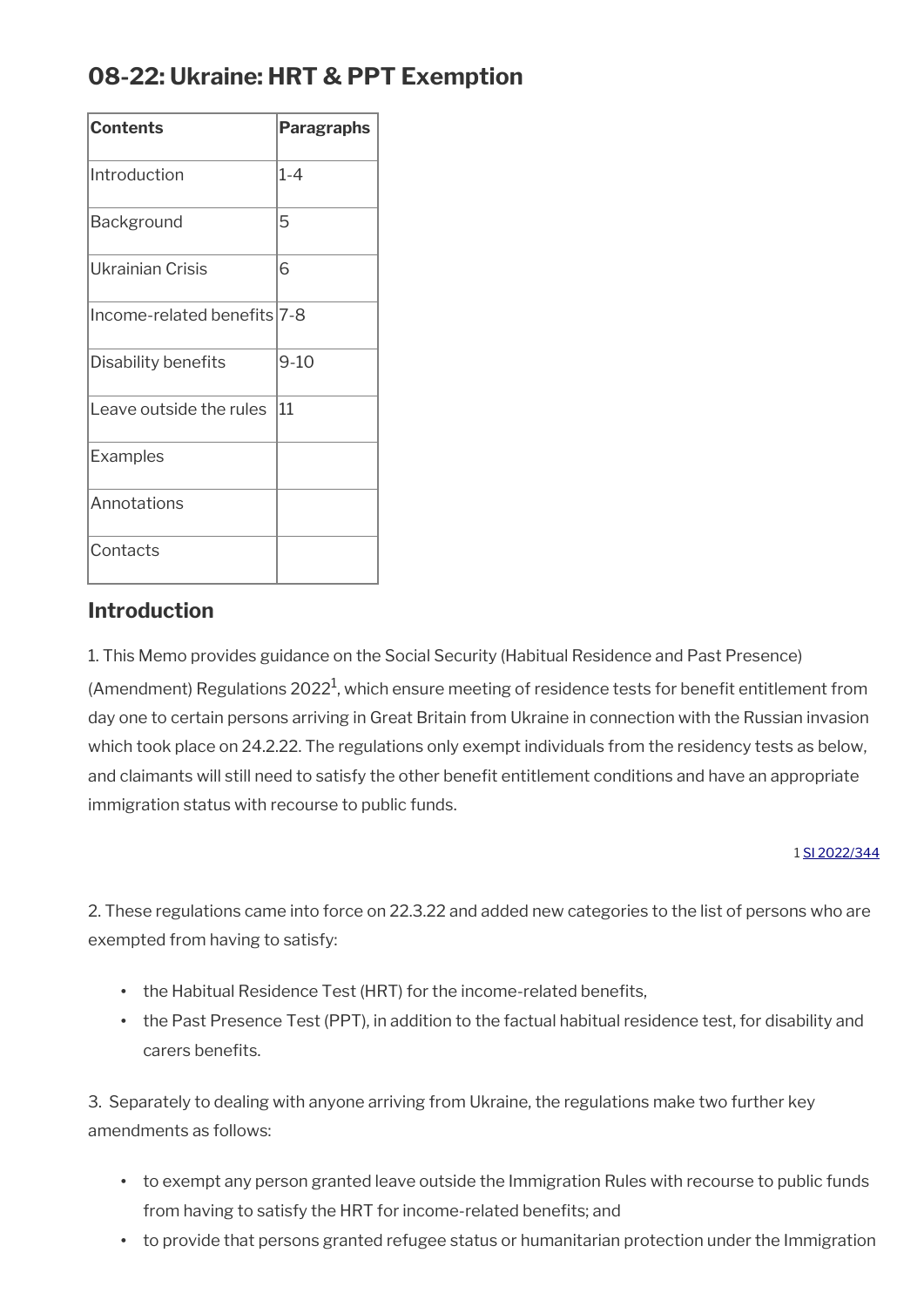Rules, as well as their dependants, will be exempted from the factual habitual residence test for the disability and carers benefts (these persons are already exempt from the PPT).

4. These regulations should be taken into account for any decision made from 22.3.22, including where the claim was received before 22.3.22. Applications made, and decided, before 22.3.22 should be considered in accordance with the relevant benefit legislation as it stood prior to the coming in force of these regulations.

# **Background**

5. To be entitled to income-related benefts a claimant needs to show that they are not "a person treated as not being in Great Britain", which means they must have a legal right to reside and be factually habitually resident in the Common Travel Area (CTA) (ADM C1225). To be entitled to a disability or carers benefit a person must be habitually resident in the CTA and be present in GB, after having been present for a specified period of time (ADM C2021). For income-related benefits, the persons covered by these regulations will be exempt from the HRT and for disability and carers benefts they will be exempt from the factual habitual residence test and the PPT. The exemptions will only apply to persons if they are not a person subject to immigration control (PSIC).

# **Ukrainian Crisis**

6. These regulations will exempt the following two categories of persons from having to satisfy the HRT and PPT:

(i) Those with pre-existing right of abode in the UK, including British nationals, and

(ii) Those granted leave under or outside the Immigration Rules (as long as they have recourse to public funds);

providing they meet the following criteria:

a. they were residing in Ukraine immediately before 1.1.22; and

b. they left Ukraine in connection with the Russian invasion which took place on 24.2.22.

### **Income-Related Benefts**

7. Persons covered by these regulations who apply for an income-related benefit will be exempted from satisfying the HRT in England, Wales and Scotland.

8. The relevant income-related benefits are:

- Universal Credit,
- Employment and Support Allowance (IR),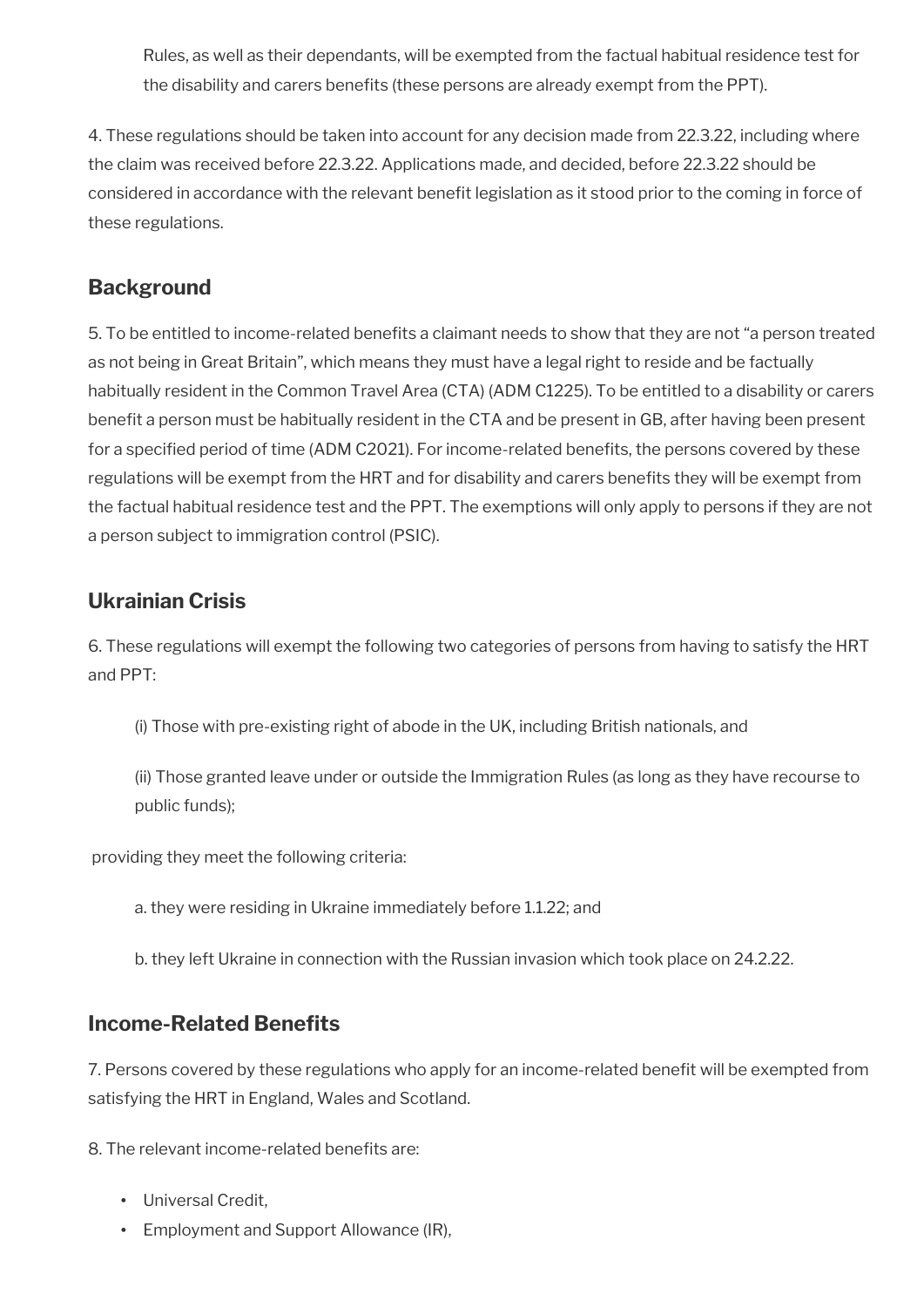- Jobseeker's Allowance (IB),
- Income Support,
- State Pension Credit,
- Housing Benefit,
- Housing Benefit (65+).

# **Disability and Carers Benefits**

9. Persons covered by these regulations who apply for a disability and/or carers related benefits, will be exempted from satisfying the factual habitual residence test and PPT in England and Wales.

10. The relevant disability and carers benefit is:

- Adult Disability Payment (Scotland only),
- Attendance Allowance,
- Child Disability Payment (Scotland only),
- Disability Living Allowance,
- Personal Independence Payment,
- Carer's Allowance.

**Note:** the factual habitual residence test and the PPT exemption for PIP claims made in Scotland is mirrored in regulation 3 of the Social Security (Residence Requirements) (Ukraine) (Scotland) Regulations 2022<sup>1</sup>.

1 [SI 2022/108](https://www.legislation.gov.uk/ssi/2022/108/contents/made)

## **Leave Outside The Rules**

11. From the coming into force of these regulations, claimants who have been granted any type of leave outside the Rules with recourse to public funds no longer have to satisfy the HRT in relation to incomerelated benefits. This includes the categories of leave outside the Rules which were previously listed as exempt in income benefit regulations such as discretionary and domestic violence concessionary leave but now also covers other types of leave granted outside of the Rules such as the LOTR leave granted by the Home Office under the Ukraine Scheme which operates on a concessionary basis until the changes are made to the Immigration Rules as relevant.

#### **Example One**

Mykola and his spouse arrived in the UK from Ukraine on the 12.3.22. They made a claim to State Pension Credit on 20.3.22.

During the HRT interview they stated that they were resident in Ukraine immediately before 1.1.22 and evidenced that they were feeing the Russian invasion of Ukraine and have been granted Leave Outside